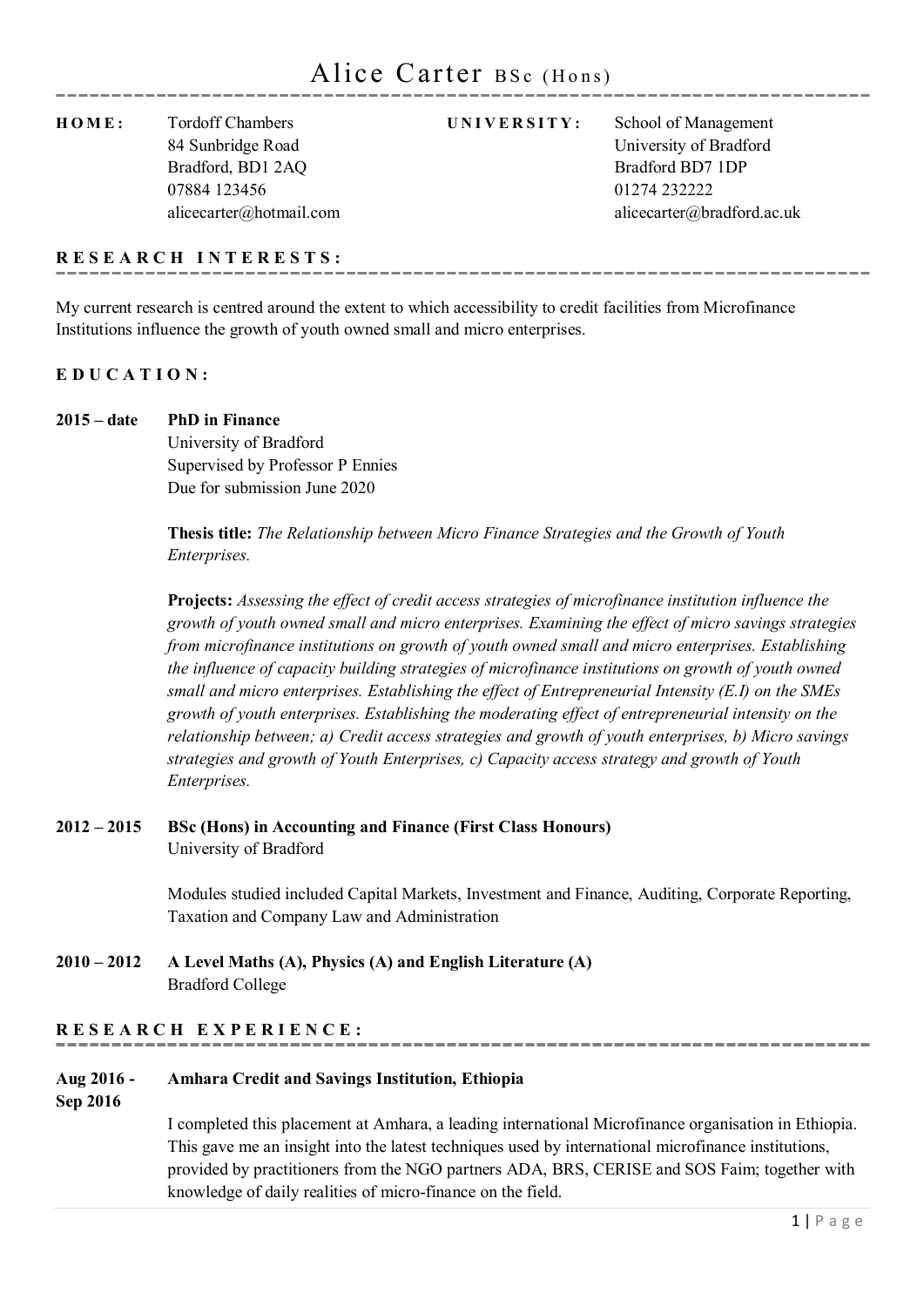## **Sep 2015 – ASA Research and Development, Bangladesh**

#### **Oct 2015**

I was involved in a placement by the world's leading Microfinance organisation ASA at their London office. Together with the management team I was exploring issues of microfinance theory and practice, ethics, governance, project management and social business.

-------------------------------------

## **WORK HISTORY:**

# **2015 – date Post Graduate Demonstrator, Business and Microfinance**

University of Bradford

- Attending during classes to assist the Session Leader in instructing the students (i.e. acting as a "teaching assistant" or "demonstrator") and in addition, some marking of student work.
- Assisting/giving guidance to students who are carrying out practical exercises.
- Having an awareness of health and safety implications of procedures, and ensuring students maintain a safe environment.
- Providing some limited factual feedback to students and feeding back to the Session Leader.

• Ensuring rooms and equipment are ready for demonstrations prior to the start of sessions.

## **ADDITIONAL SKILLS:**

- Solid subject knowledge of microfinance, industry experience through placements and teaching assistant work, and relevant qualifications and accreditations to match.
- Proven ability to engage learners actively during sessions and to support learner attainment which my references will confirm
- Confident in applying a range of teaching techniques and technologies for learner success.

## **PROFESSIONAL MEMBERS HIPS:**

[The Microfinance Association](http://www.microfinanceassociation.org/) – student member

## **REFERENCES:**

Professor P Ennies Jeff Jones University of Bradford P.O.Box:417 Bradford BD7 1DP Bahir Dar, Ethiopia E-mail: ppe@bradford.ac.uk E-mail: acsi@Ethionet.et

School of Management **Amhara Credit and Savings**, Tel. 0121 123456 Telephone:+251 582263541